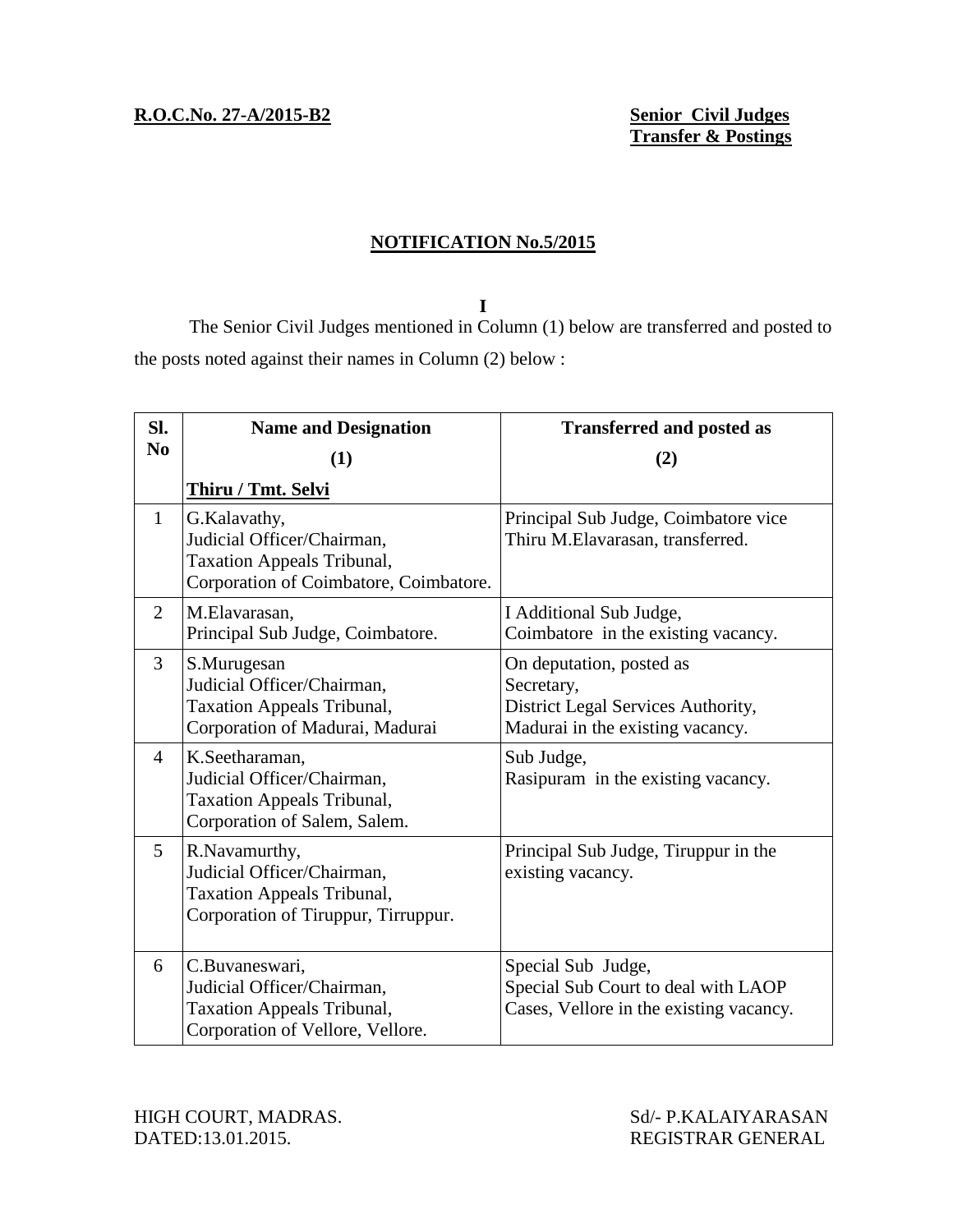## **R.O.C.No.27-A/2015-B2**

## **OFFICIAL MEMORANDUM**

..................

Sub:Courts and Judges – Senior Civil Judges – transfer and postings – notification issued – joining instructions issued.

Ref: High Court's Notification No.5/2015, dated 13.01.2015.

**(1)**Ms.G.Kalavathy, Judicial Officer / Chairman, Taxation Appeals Tribunal, Corporation of Coimbatore, Coimbatore, **(2)**Thiru S.Murugesan, Judicial Officer / Chairman, Taxation Appeals Tribunal, Corporation of Madurai, Madurai, **(3)**Thiru R.Navamurthy, Judicial Officer / Chairman, Taxation Appeals Tribunal, Corporation of Tiruppur, Tiruppur and **(4)**Ms.C.Buvaneswari, Judicial Officer / Chairman, Taxation Appeals Tribunal, Corporation of Vellore, Vellore who have been transferred from their respective present posts and given postings in the same stations, in the High Court's Notification cited above are required to take charge of their respective new posts immediately.

On taking over charge of their respective new posts, **(1)**Ms.G.Kalavathy, **(2)**Thiru S.Murugesan, **(3)**Thiru R.Navamurthy and **(4)**Ms.C.Buvaneswari are required to hold full additional charge of the posts of **(i)**Judicial Officer / Chairman, Taxation Appeals Tribunal, Corporation of Coimbatore, Coimbatore, **(ii)** Judicial Officer / Chairman, Taxation Appeals Tribunal, Corporation of Madurai, Madurai, **(iii)** Judicial Officer / Chairman, Taxation Appeals Tribunal, Corporation of Tiruppur, Tiruppur and **(iv)** Judicial Officer / Chairman, Taxation Appeals Tribunal, Corporation of Vellore, Vellore respectively, until further orders.

Thiru K.Seetharaman, Judicial Officer / Chairman, Taxation Appeals Tribunal, Corporation of Salem, Salem who has been transferred and posted as Sub Judge, Rasipuram in the High Court's Notification cited above is required to hand over charge of his post to the Commissioner, Corporation of Salem immediately and take charge of the post of Sub Judge, Rasipuram without availing full joining time.